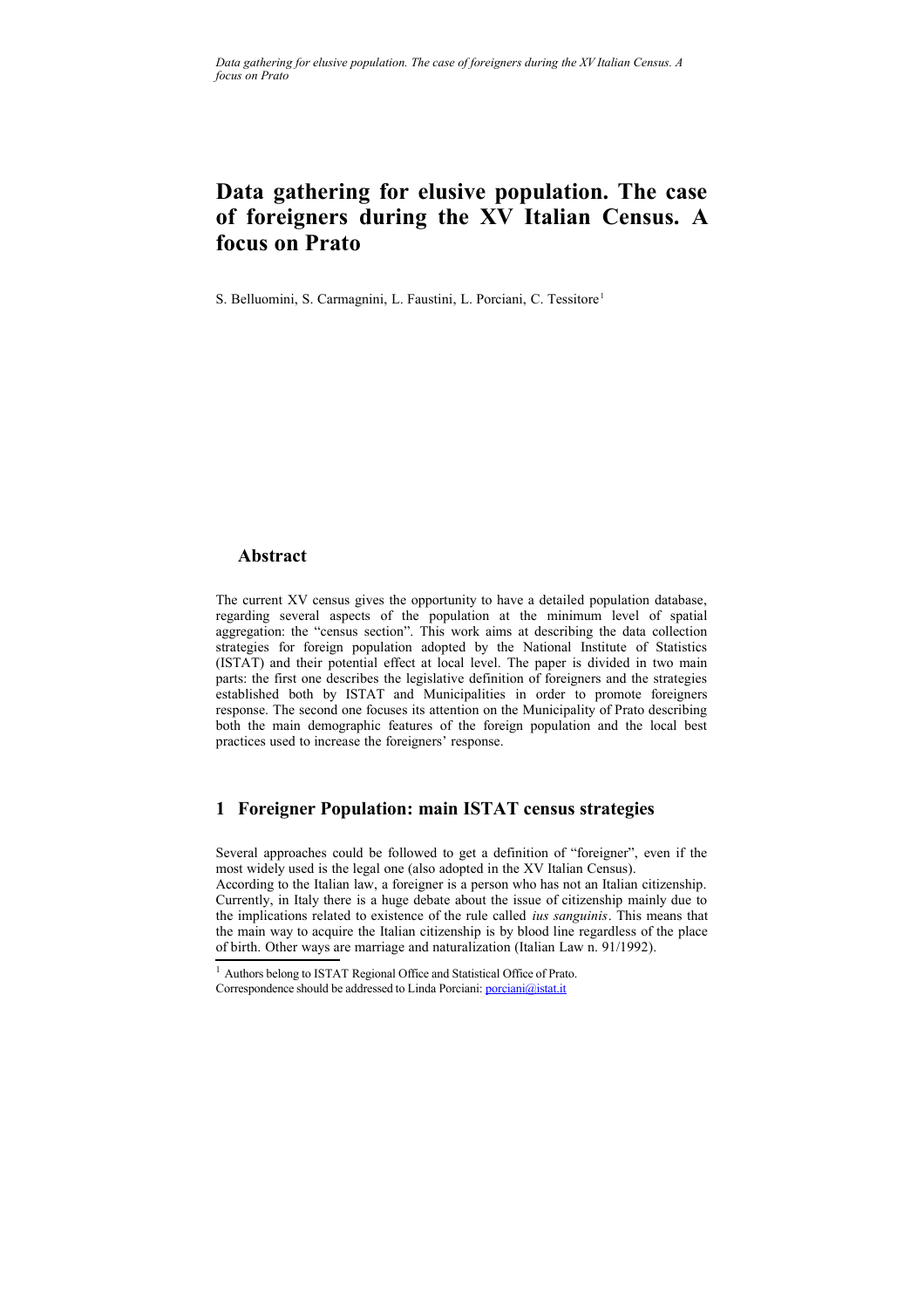Following the XV Italian Census Regulation, data gathering mainly concerns foreign "regular" population and not "irregular" migrants. Substantially, a regular foreigner is a person who has a qualification to stay in Italy: residence permit, residence card, or a special permit known as "nulla osta".

ISTAT has been devoted a particular attention to empower the strategy for promoting the response of foreigners population. The main adopted tools are:

- *Translation of census material (questionnaire, letter of ISTAT president) in 19 languages;*
- *Mapping the presence of foreigners for the Municipalities having more than 50.000 inhabitants;*
- *Integration of different data sources: LIFA database.*

About the first point, even if the questionnaire has to be filled in Italian, Istat provides a translation (in 19 languages) of the main census materials: presentation letter, questionnaire, filling guide. To inform respondents about the existence of this translated material, a multilingual letter is enclosed to the questionnaire and sent to foreigners families. Second, for Municipalities having more than 50.000 inhabitants, Istat provides a file - a list of areas in which foreigners quota is particularly relevant and a graduated map reporting the incidence of foreigners for each census section. Last, LIFA (supplemental list obtained from administrative sources) is a list built adopting a record linkage procedure on administrative databases: people present in administrative archives (such as the register of permits to stay) but absent in Register Office databases, are included in the LIFA. This archive should help Municipalities in finding "hidden" population. LIFA is part of a larger census program oriented to support both agricultural and population censuses with lists able to drive data collection<sup>[2](#page-1-0)</sup>. Istat also arranged others strategies, such as a communication campaign on national and ethnic media (TV, press, radio, web).

#### *The field experience of Prato Municipality*

The effectiveness of the above mentioned strategies have to be measured at a local level. Indeed, Municipalities are the main Census local actors: they operate through the so called UCC (Municipality Census Office). The Municipality of Prato has one of the highest quota of foreigners inhabitants in Tuscany, reaching more than 15% in 2010; for this reason it has been selected as a case study. Looking at Figure 1, it is interesting to note how the total population increase  $(+7.6%)$  is greatly caused by foreigners  $(+167%)$ , which is able to contrast the Italian population decline  $(-1%)$ . Indeed, from 2002 to 2010, the foreign population increased of about 25 times, while the Italian one slowly decreased<sup>[3](#page-1-1)</sup>.

Due to the relevant amount of foreigner population, several strategies have been implemented by the Municipality staff (UCC), both at political and administrative level. At the political level, several meetings has been organized meetings, among others, by heads of the main foreigner communities leaders (China, Morocco, Nigeria), and heads of political departments and census staff (ISTAT, Prefecture, UCC staff).



<span id="page-1-1"></span><span id="page-1-0"></span>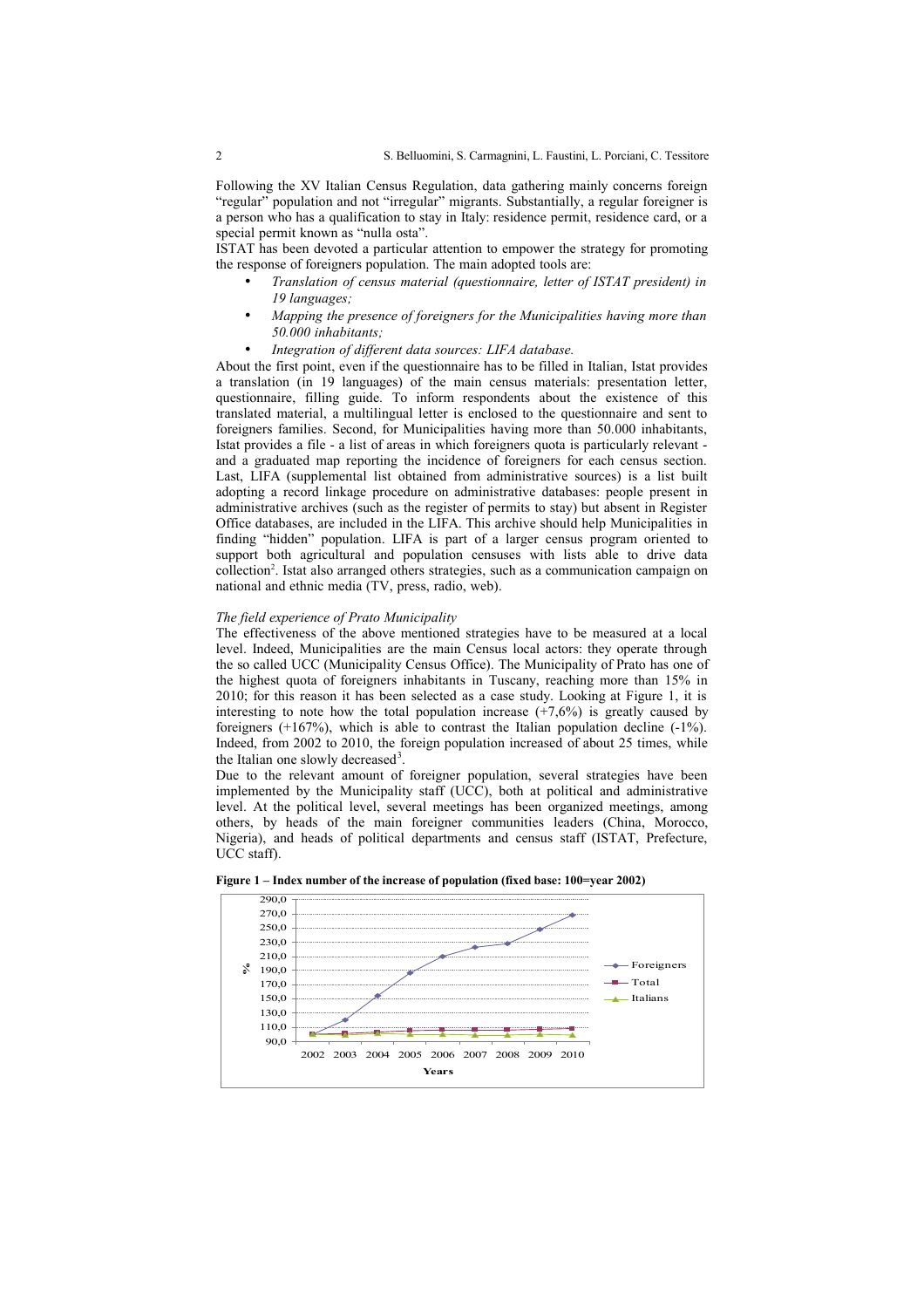Source: our elaboration on ISTAT data

UCC staff drew particular attention to communication: press conferences, internet pages and relationships with local media (e.g. the site pages and relationships with local media (e.g. the site http://censimenti.comune.prato.it).

### **2 Some preliminary Census results in Prato Municipality**

Beyond the institutional activities described before, the Prato UCC staff has monitored day by day the response rate, focusing particularly on foreigners. This rate has been calculated dividing the number of the respondents' households at different time periods by the amount of the households in the Register Office (Figure 2).



**Figure 2 – Foreigners response rate by main nationalities (Municipality of Prato)**

This rate might be around 100% at the end of Census operation: it could be over 100% if Census revealed more persons than the Register Office and vice versa it could be under 100%. Despite census operations are still in progress (the end is scheduled on the end of May), a graph can be obtained plotting response rates by Italians and by main foreign nationalities: China, Albany, Romania, Pakistan and Morocco.

Figure 2 highlights the difference between the Italians and foreigners response rates. At the end of February, almost the whole Italian population gave back the census questionnaire comparing to the markedly lower response rate of foreigners. In the latter population, we can observe two main behaviours: Pakistan, China and Albany communities show a higher propensity to reply to census questionnaires, while Romanians and Moroccans have a lower one.

This difference could be partially explained by a long stay in Prato for the first group (China, Albany and Pakistan people), while Romanians and Moroccans arrived more recently.

It is just reading this data, the UCC staff carried out focused initiatives to improve the response rate of each community. Further and specific actions has been carried out

Source: our elaboration on UCC and Istat data